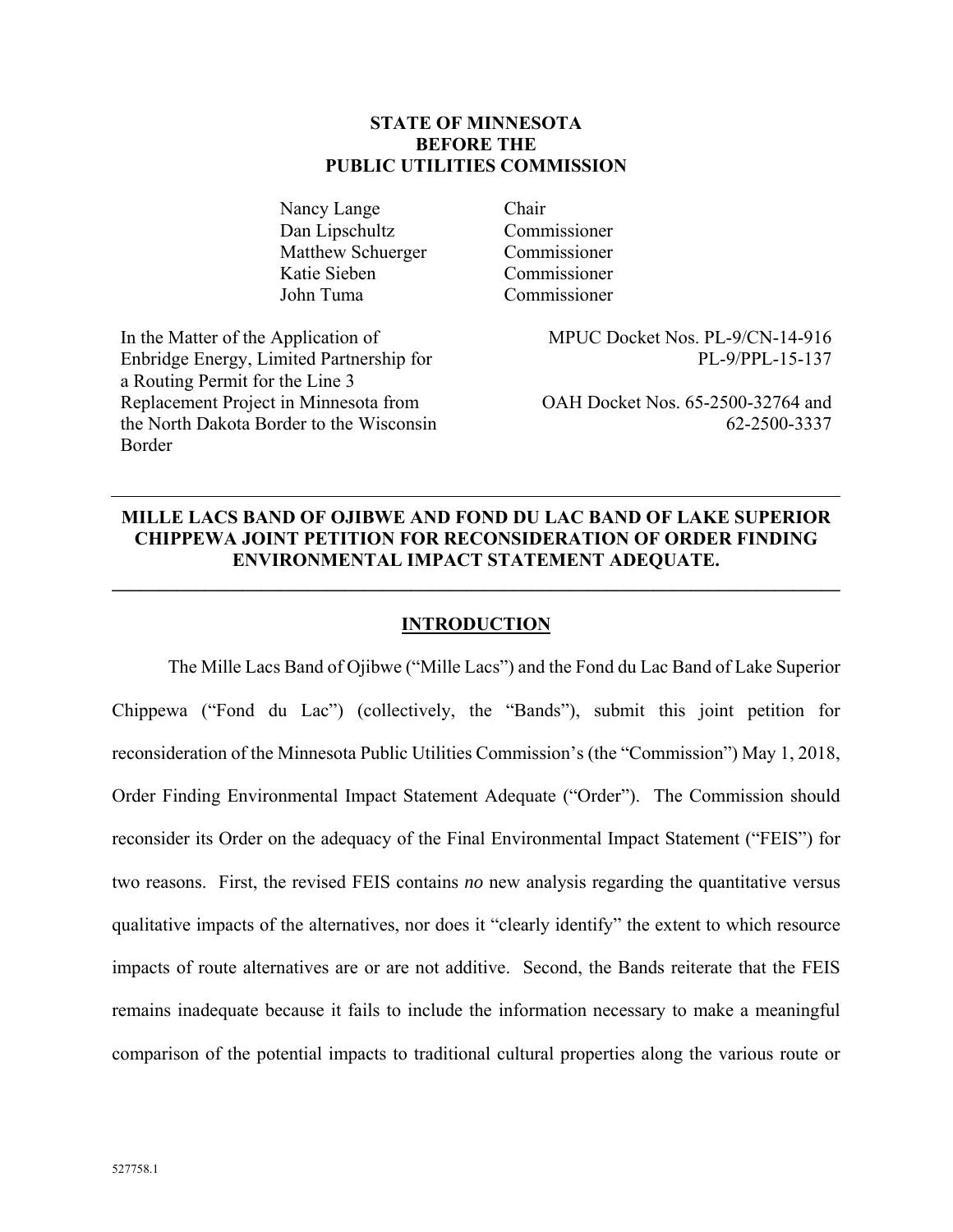system alternatives. The Commission should therefore reconsider the Order and find that the EIS

remains inadequate.

### **A. The Revised FEIS Fails to Remedy the Deficiencies Identified by the Commission in its Inadequacy Order.**

The Commission's December 14, 2017 Order Finding Environmental Statement

Inadequate ("Inadequacy Order") stated:

The EIS needs to clarify that quantitative representations of route and system alternatives do not necessarily reflect the actual qualitative impacts of those alternatives. For example, the acreage of HCA drinking water sources impacted by SA-04 may be less than the same acreage of HCA drinking water sources impacted by other routes based on the nature of those water sources.

The EIS needs to clearly identify the extent to which resource impacts of route alternatives in the existing Line 3 corridor are or are not additive—i.e., the extent to which that route alternative would introduce new or additional impacts beyond the impacts of the existing pipelines in that corridor.

The revised FEIS, however, contains *no new analysis* with regard to either of these deficiencies identified by the Commission in its Inadequacy Order. Rather, the revised FEIS simply repeats boilerplate language throughout Chapters Five and Six that essentially serves as cautionary language regarding the limits of the analysis in the FEIS. This language does nothing to help the Commission compare the quantitative *and* qualitative impacts of the various route alternatives; it simply advises that the various data sets have not been analyzed and synthesized and leaves this crucial, technical work for the reader. The revisions do not correct the first deficiency found by the Commission.

With regard to the second deficiency, the Commission's Inadequacy Order states that the EIS needs to "clearly identify" the new versus additive impacts of the route alternatives. The revised EIS, however, contains no new data showing whether any particular impact is new or incremental. Again, the boilerplate language reciting the percentage of each route that is in a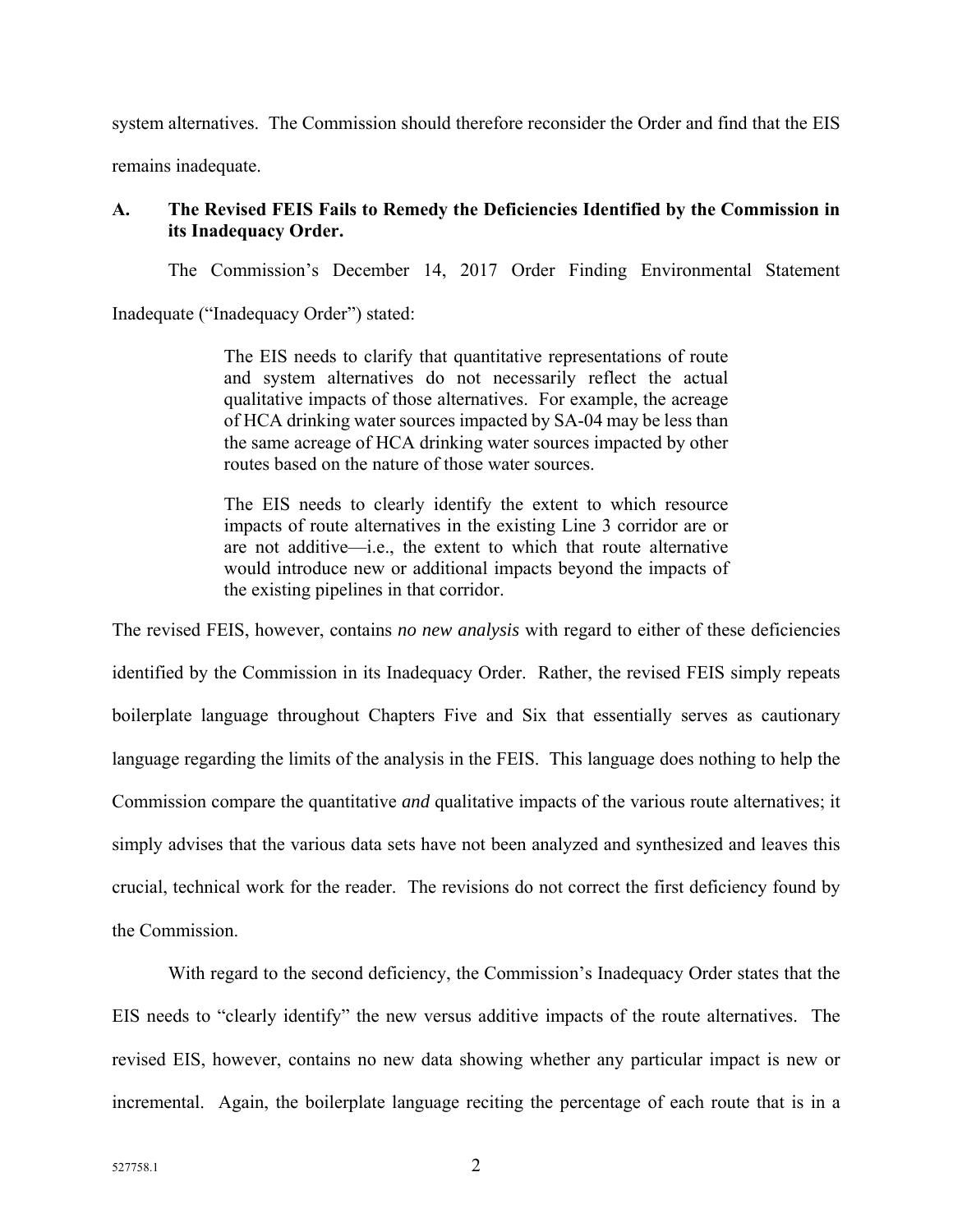shared corridor or a greenfield does not address this deficiency, because the new versus incremental impacts will differ based on the route, the resource, and the type of corridor sharing at issue. For example, corridor sharing with a road or transmission line means that trees have already been cleared in that corridor, so any additional clearing would be an *incremental* but not a *new* impact. On the other hand, risks associated with an oil spill in a road or transmission corridor would constitute new impacts. The Commission's Inadequacy Order clearly contemplated that this type of analysis would be performed and the results clearly stated in the revised FEIS for each type of resource along each route. The Commission's decision to accept the revised FEIS as adequate even though it fails to remedy the deficiencies that the Commission *itself* identified is arbitrary and capricious. The Commission should reconsider its Order and find that the FEIS remains inadequate until such analysis is completed.

### **B. The EIS Cannot be Deemed Adequate until a Traditional Cultural Properties Survey is Completed along Each Route Alternative.**

The Tribal Intervenors have explained repeatedly that the EIS cannot be deemed complete or adequate until a Traditional Cultural Properties Survey is completed along each route alternative.<sup>1</sup> As the Administrative Law Judge noted in the Report and Recommendation on the Certificate of Need and Route Permit, without a Traditional Cultural Properties survey along each route, the ALJ cannot compare the impacts of the various routes on traditional cultural resources.<sup>2</sup> Likewise, the Commission will be unable to make an informed decision with regard to the relative impact of the routes on these resources. No party meaningfully disputes that each route alternative

<u>.</u>

<sup>&</sup>lt;sup>1</sup> *See, e.g.*, Joint Tribal Petition for Reconsideration (January 2, 2018) (eDocket Nos. 20181-138561-01 (CN); 20181-138561-02 (R)). All arguments made by the Tribal Intervenors in their earlier Joint Tribal Petition for Reconsideration of the December 2017 FEIS Inadequacy Order are hereby incorporated by reference, as they apply equally to the Commission's final order deeming the revised FEIS adequate.

<sup>2</sup> *See* ALJ Report at ¶¶ 1298, 1309.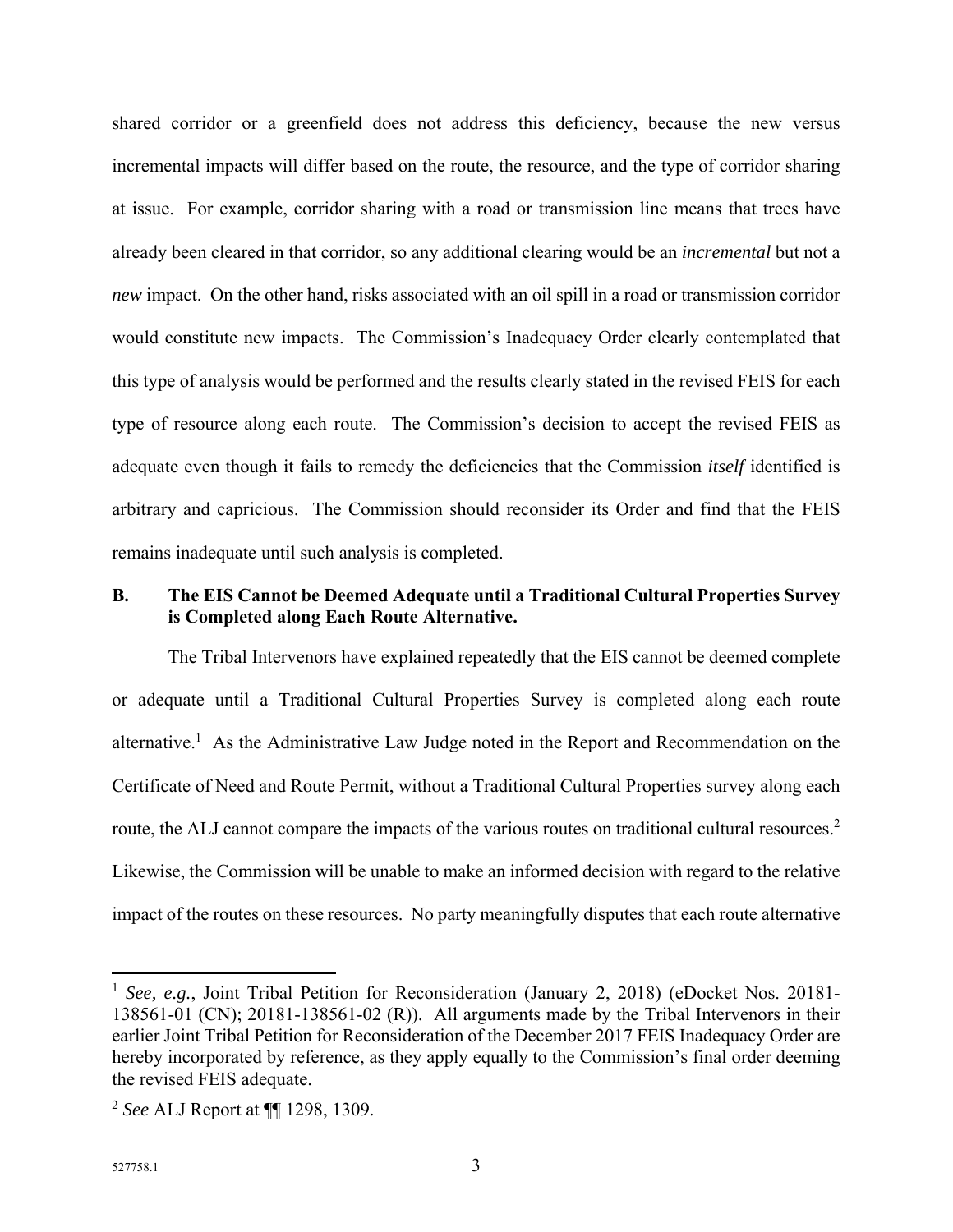has the potential to significantly impact traditional cultural resources. Accordingly, these impacts must be analyzed in the Environmental Impact Statement.<sup>3</sup> The Bands request that the Commission reconsider its Order and require the completion of a traditional cultural properties survey along each route alternative prior to deeming the FEIS adequate.

### **CONCLUSION**

 Because the Revised FEIS failed to correct the deficiencies identified by the Commission and because the FEIS remains incomplete as a matter of law until a traditional cultural properties survey is completed for each route, the Bands respectfully request that the Commission reconsider its Order finding the FEIS adequate.

 $\overline{a}$ 

<sup>3</sup> Minn. R. 4410.2300.